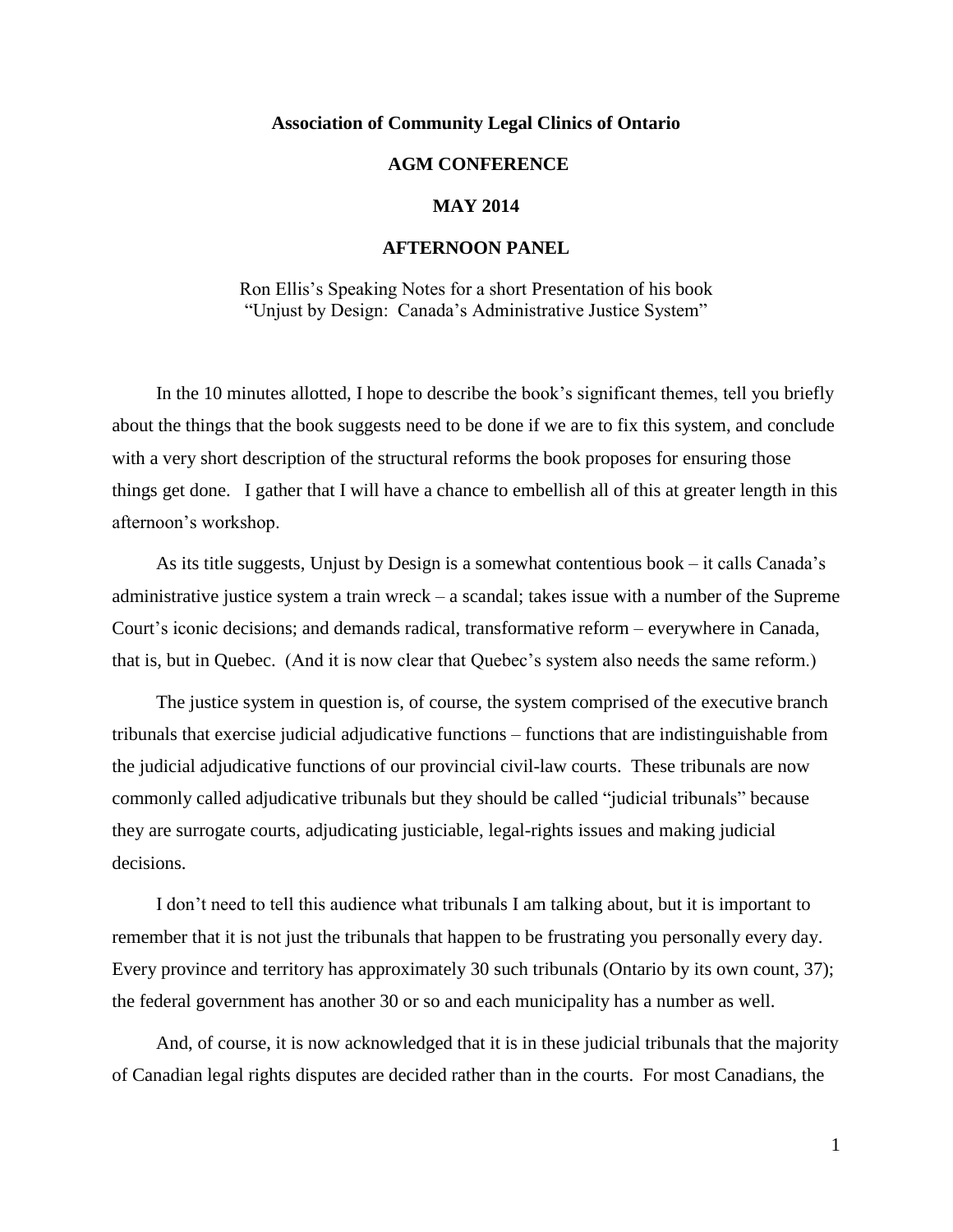only face of justice they will personally encounter is the face presented by the administrative justice system.

The book's major themes include the following:

- 1. That what tribunals decide matters often in a life-altering way. The book references two Ontario suicides that are known to have been precipitated by judicial decisions of such tribunals. And since the book was published I have heard from readers that there are many more such instances.
- 2. That the failure over the years of the government and of the courts to distinguish between judicial tribunals and regulatory agencies – the conflation of judicial tribunals with regulatory agencies – is a primary source of the rule-of-law disorder within the system.
- 3. None of our judicial tribunals nor any of their members are independent, and neither tribunals nor members can possibly be seen to be impartial.
- 4. The blight on the system of patronage and partisan political influences on the appointment and re-appointment of tribunal chairs and adjudicators.
- 5. The problem of competence in the system and how to ensure that it is optimal.
- 6. That what we need in these tribunals are professional adjudicators but that governments are typically hostile to the idea of professional adjudicators and the system is currently so structured as to actively discourage anyone from seeing tribunal adjudication as a viable professional career.
- 7. That despite the inherent difficulty of distinguishing between *judicial* rightsdetermining functions and *administrative* rights-determining functions – and the SCC`s refusal to do so – the distinction must be made, for without the preservation of that distinction we have a justice system in which the rule of law is effectively optional.
- 8. That the Supreme Court's current view that tribunals' rights-determining functions are never judicial but only ever "quasi-judicial" is incongruent with the rule of law and with the inherent constitutional role of judicial tribunals and will have to be corrected.
- 9. That unlike a judge's decision, a judicial tribunal member's decision must be recognized to be a corporate tribunal decision, with the tribunal member acting as the tribunal's agent.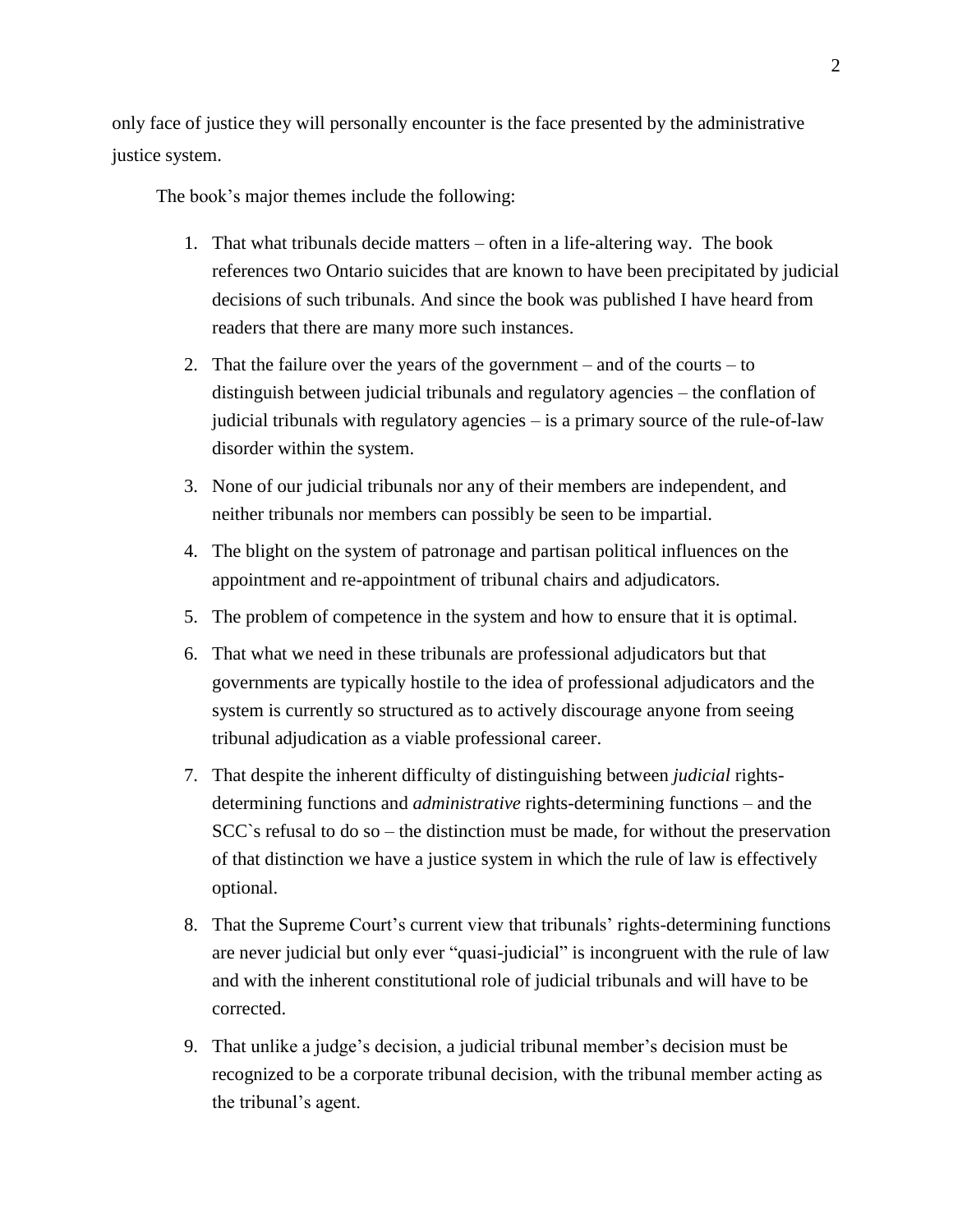10. That the justice component of the administrative justice system must be harmonized with its administrative component. By this I mean that because a judicial tribunal decides all the rights disputes arising in a particular statutory rights enterprise, its day-to-day decisions ultimately determines much of the practical content and limits of the statute's policy. It is, therefore, necessary that line ministries be given ruleof-law compliant channels for influencing a judicial tribunal's decision-making.

That completes my account of the book's themes. And now here is the to-do list – the things we have to do if the system is to be fixed.

- 1. First we must persuade the Supreme Court to recognize that the independence and impartiality of any judicial tribunal or tribunal member is a constitutional necessity.
- 2. Next, we must expurgate ideological judging from the system. We must re-assert, and re-imbed in our law and in our justice culture, the fundamental principle that ideological judging is not natural or inevitable but in fact wilful, dishonest, and subversive of our democracy. Adjudicators are duty bound to go where the law and evidence actually takes them, not to some other place which they personally find more comfortable.
- 3. Then there is the problem of part-time adjudicators. We must recognize that the concept of part-time adjudicators is prima facie constitutionally invalid.
- 4. While it may be possible to imagine how the deployment of part-time adjudicators might be structured as to comply with the principles of judicial independence, they should be used only sparingly, if at all.
- 5. (Currently a large majority of Canadian judicial tribunal adjudicators are part time with no structural protections of their independence.)
- 6. We must provide competitive compensation levels, and structure that compensation so as to eliminate direct negotiations between chairs and members and their government respecting compensation adjustments.
- 7. We must stop the negotiation between judicial tribunal chairs and the government respecting the adjustments in tribunal budgets.
- 8. We must establish and imbed in the law a credible appointments process that is widely advertised, merit-based and competitive, and manifestly free of patronage or of partisan political influences.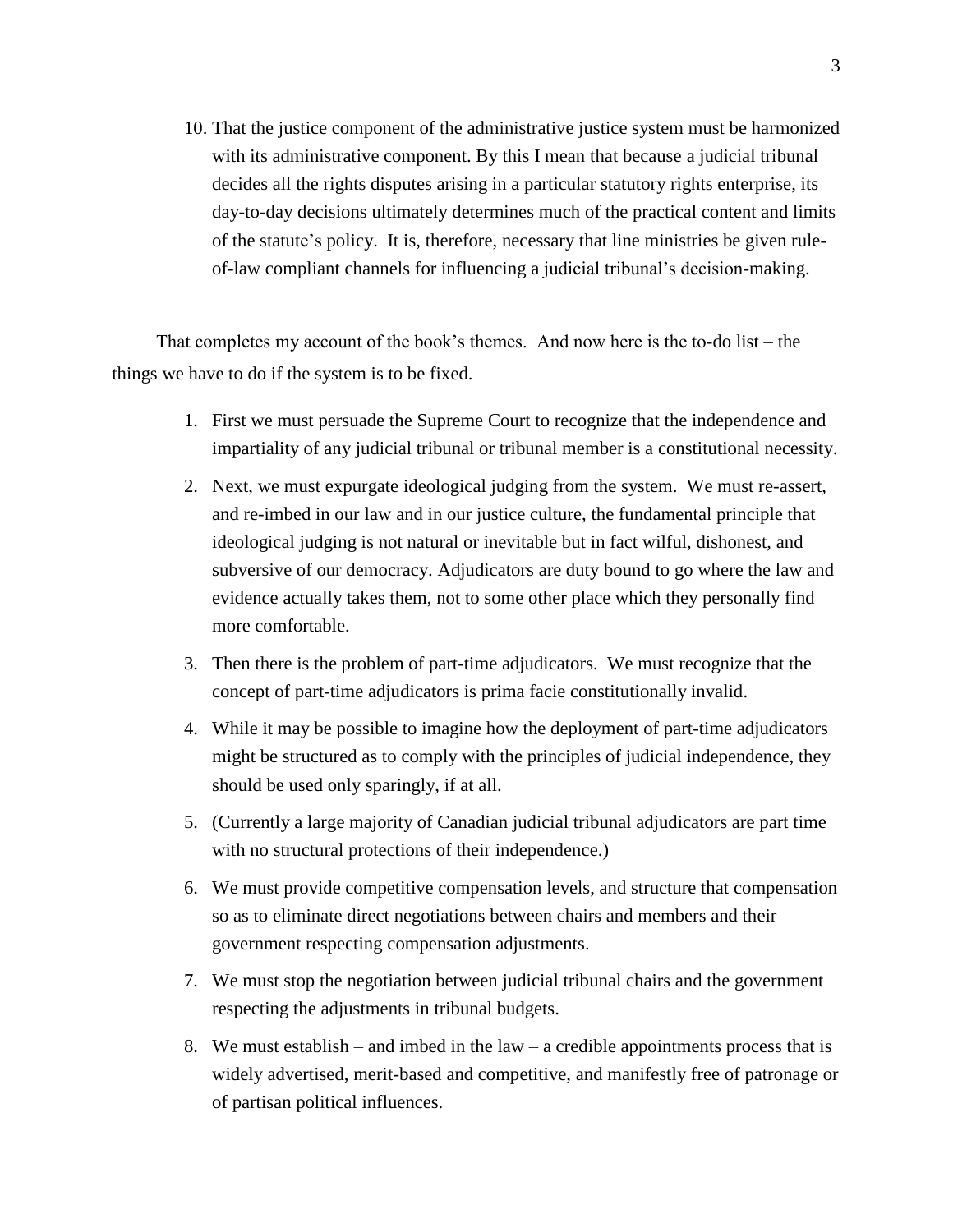- 9. We must remove the limits on the number of reappointments while at the same time making each end-of-term reappointment conditional on continued performance at a demonstrably acceptable level as determined by a reappointment process that is merit-based, evaluation-driven, objective, fair and independent.
- 10. We must persuade the courts to define "judicial function" more precisely, and to develop jurisprudence that will reflect a prescription for an administrative justice system that is authentically congruent with the rule of law.

### STRUCTURAL REFORM PROPOSALS

So much for the to-do list. Now let me briefly describe the structural reforms the book proposes.

Because the existing system is so rule-of-law deficient, and so entrenched, the Book`s proposals for structural reform are necessarily bold.

They start with the proposal that we enact in each jurisdiction a quasi-constitutional Bill of Rights – an *Administrative Justice Bill of Rights –* that inter alia defines a judicial function as it applies in an administrative justice context, specifies that institutions or individuals exercising judicial functions must be manifestly independent and impartial, and requires the installation of five new structures in each jurisdiction.

These Bill of Rights mandated structures are:

A *Governing Council for Administrative Justice*

A *Ministry of Administrative Justice*

A *Tribunal Audit Board*

An *Omnibus Judicial Tribunal* and, finally,

a *Community Advisory Panel* for each tribunal.

The Bill of Rights will also mandate an independent and objective, patronage-free, competitive appointments process.

The Book also calls for the establishment of a *School of Applied Studies in Administrative Justice*.